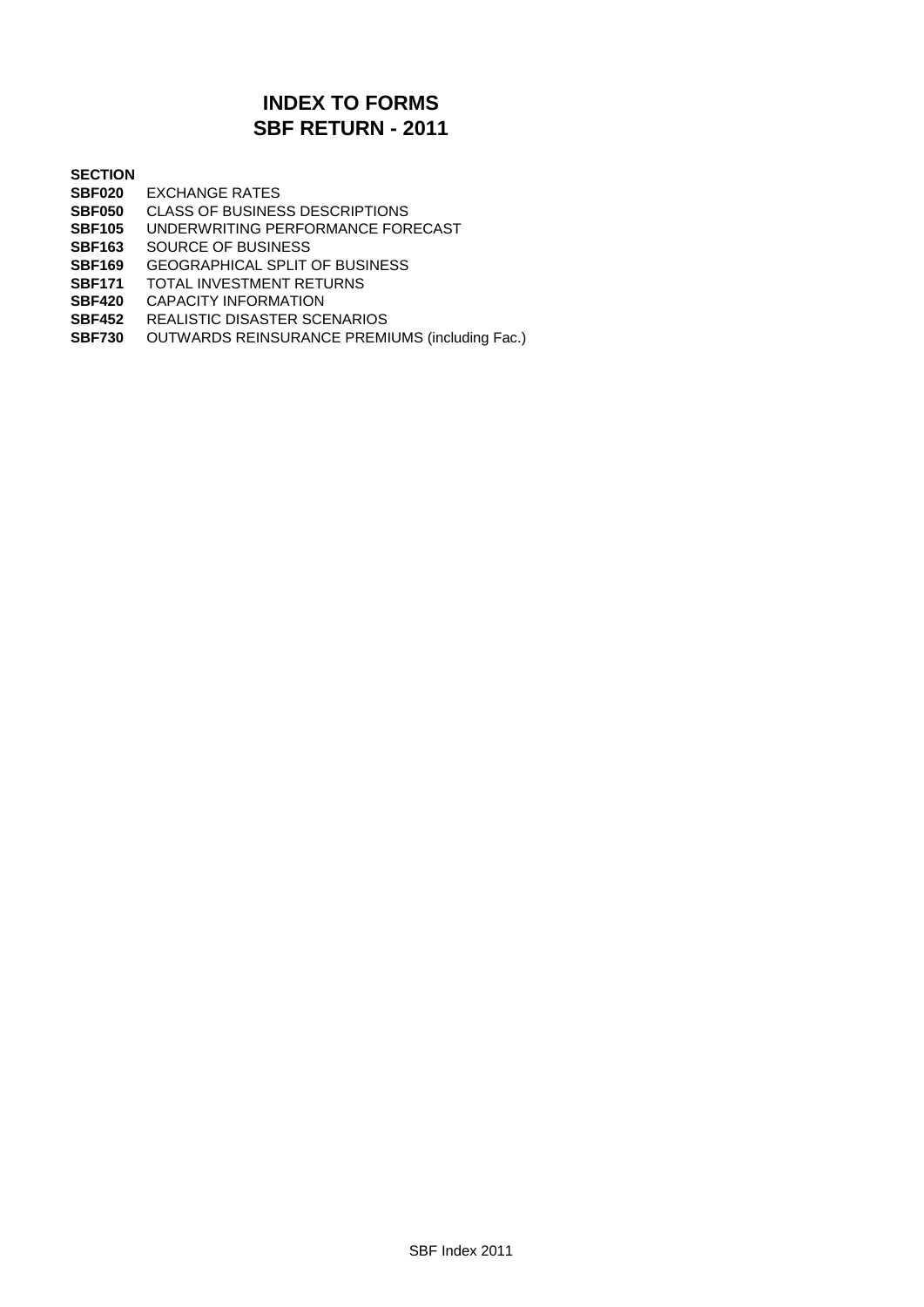## **FRANCHISE PERFORMANCE MANAGEMENT SYNDICATE BUSINESS FORECAST REPORTING PACK**

| <b>Syndicate</b>           | 33            |
|----------------------------|---------------|
| <b>Year of Account</b>     | 2011          |
| <b>Managing Agent</b>      | <b>Hiscox</b> |
| <b>Managing Agent Code</b> | 1915C         |

| <b>Currency</b> | <b>Plan Rate of Exchange for</b><br>2011 |
|-----------------|------------------------------------------|
| GBP             |                                          |
| CAD             | 1.69                                     |
| <b>EUR</b>      | 1.13                                     |
| USD             | 1.50                                     |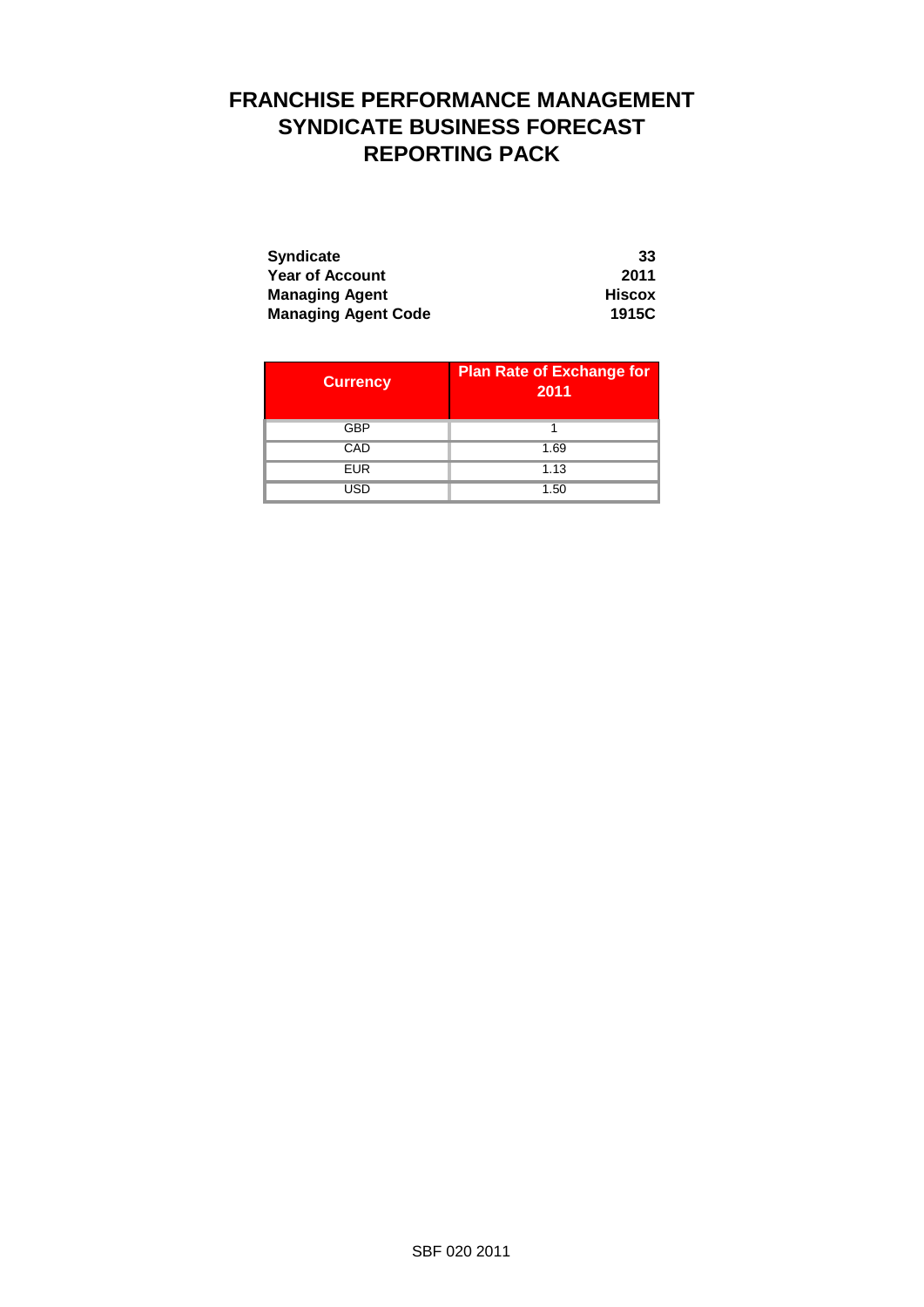#### **CLASS OF BUSINESS DESCRIPTIONS**

| <b>Class of Business Name</b> |
|-------------------------------|
| Reinsurance                   |
| Marine & Energy               |
| Property                      |
| Specialty                     |
| Art & Private Clients         |
| Casualty                      |
| Aerospace                     |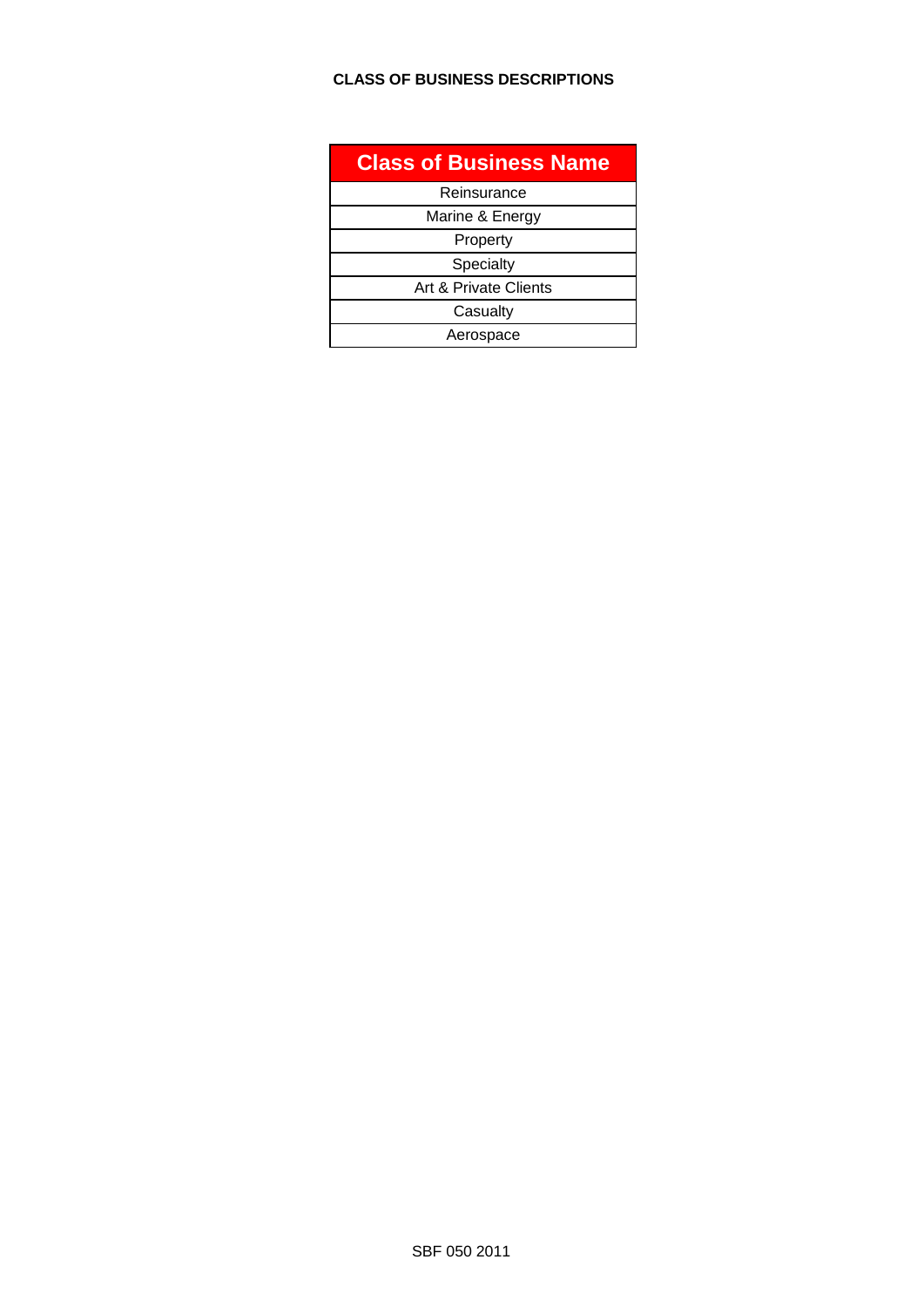## **105 UNDERWRITING PERFORMANCE FORECAST BY PURE YEAR OF ACCOUNT AT ULTIMATE 2011 Syndicate 33**

|                                      | <b>CNV</b>                    |
|--------------------------------------|-------------------------------|
| <b>Class of Business Description</b> | <b>Gross premiums written</b> |
| Reinsurance                          | 292,066,885                   |
| Marine & Energy                      | 159,487,370                   |
| Property                             | 140,195,155                   |
| Specialty                            | 132,020,428                   |
| <b>Art &amp; Private Clients</b>     | 56,887,224                    |
| Casualty                             | 34,063,459                    |
| Aerospace                            | 12,031,513                    |
| Total                                | 826,752,034                   |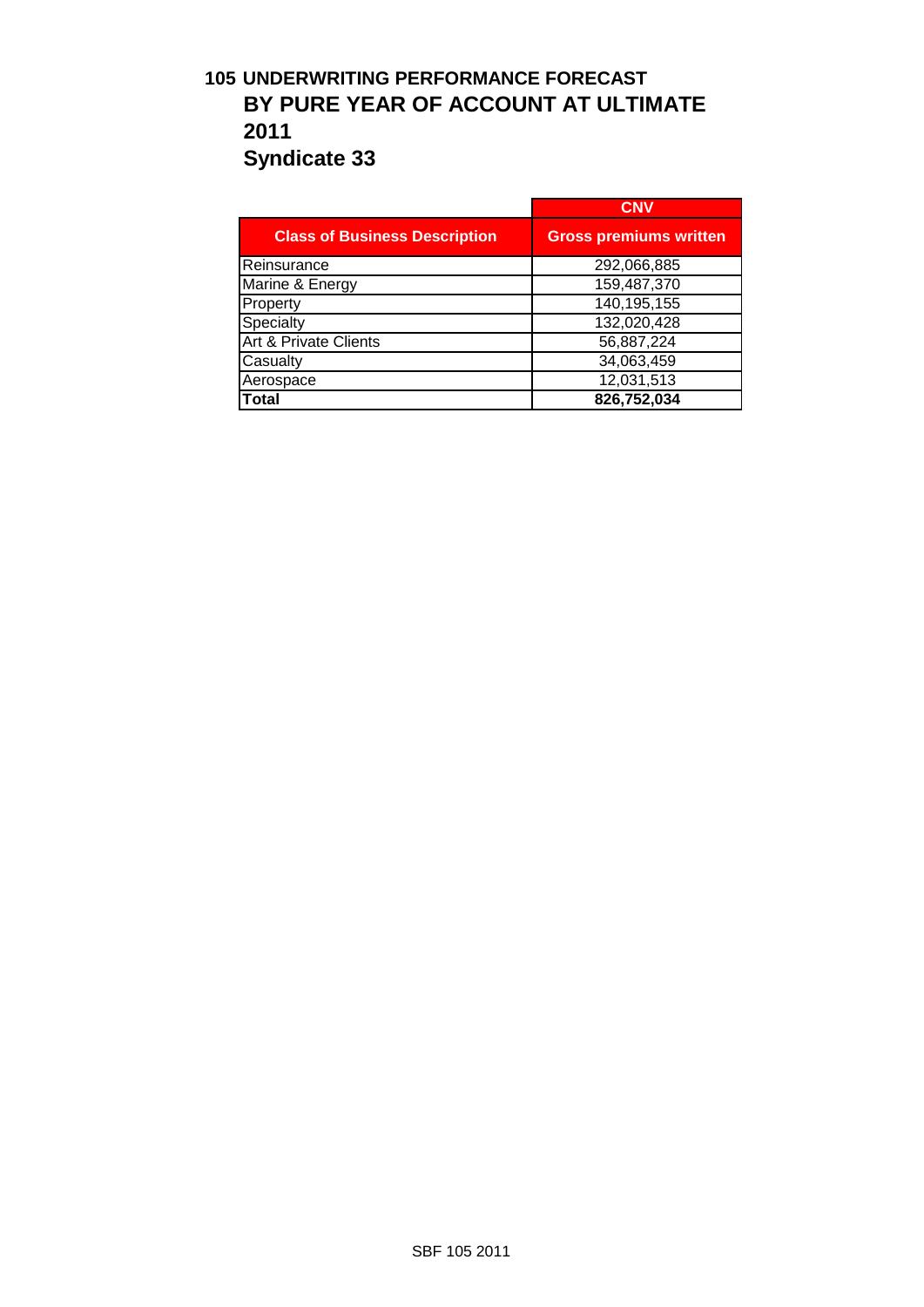#### **163 SOURCE OF BUSINESS**

## **BY PURE YEAR OF ACCOUNT AT ULTIMATE**

**Syndicate 33**

**2011 CURRENCY CURRENCY CURRENCY** 

#### **1) Forecast of gross premiums written**

| <b>DIRECT</b>                                              |             |
|------------------------------------------------------------|-------------|
| <b>Binding Authority, Service Companies and Line Slips</b> |             |
| Binding Authorities delegated outside the Managing Agent   | 175,499,845 |
| 2 Service Companies                                        | 22,364,106  |
| 3 Lineslips                                                | 29,960,715  |
| 4 Other Direct Business                                    | 229,797,075 |
| <b>REINSURANCE</b>                                         |             |
| 5 Facultative                                              | 56,439,581  |
| 6 Treaty Proportional                                      | 40,199,783  |
| 7 Excess of Loss                                           | 254,384,998 |
| 8 Stop Loss                                                | 18,105,931  |
|                                                            |             |
| $9$ TOTAL (Sum 1 to 8)                                     | 826.752.034 |

**2)**

**Brokers anticipated to provide in excess of 5% of the forecast gross premiums written together with the % of income expected from each.** 

| <b>Broker Name</b>                              | $\frac{9}{6}$ | Gross premiums written arrangement fees | <b>Business</b><br>payable |
|-------------------------------------------------|---------------|-----------------------------------------|----------------------------|
| AON/554 Aon Ltd                                 | 0.288%        | 2,380,219                               | 0                          |
| AGL/676 Aon Ltd                                 | 3.715%        | 30,711,358                              | 0                          |
| AON/823 Aon Ltd                                 | 6.458%        | 53,393,300                              |                            |
| ABR/875 Benfield Ltd                            | 7.539%        | 62,326,356                              |                            |
| ABR/1108 Benfield Ltd                           | 2.301%        | 19,026,045                              | 0                          |
| ABR/1125 Benfield Ltd                           | 0.020%        | 162,870                                 |                            |
| AON/1907 Aon Benfield Italia S.p.A.             | 0.125%        | 1,032,613                               |                            |
| MSH/381 Marsh Ltd                               | 0.034%        | 281,922                                 |                            |
| LRM/460 Marsh Ltd                               | 0.093%        | 766,399                                 | 0                          |
| CTB/509 Marsh Ltd                               | 5.365%        | 44,356,073                              | 0                          |
| BB /578 Marsh Ltd                               | 0.038%        | 312,512                                 | 0                          |
| BRE/775 Marsh Ltd                               | 12.146%       | 100,413,995                             |                            |
| WIN/961 Marsh Ltd                               | 0.124%        | 1,023,519                               | 0                          |
| JBC/1120 John B Collins Associates (UK) Limited | 0.423%        | 3,496,334                               | 0                          |
| WIL/576 Willis Limited                          | 6.416%        | 53,044,411                              | 0                          |
| WLM/801 Willis Limited                          | 4.690%        | 38,775,497                              | 0                          |
| MIL/621 Miller Insurance Services Ltd           | 7.234%        | 59,806,415                              | $\mathbf 0$                |

**3) % of gross premiums written expected from the following sources:**

| <b>Source of business</b> | $\frac{1}{2}$ | <b>Gross premiums written</b> |
|---------------------------|---------------|-------------------------------|
| Consortium                | 0.00%         |                               |
| Website                   | 0.26%         | 2,149,555                     |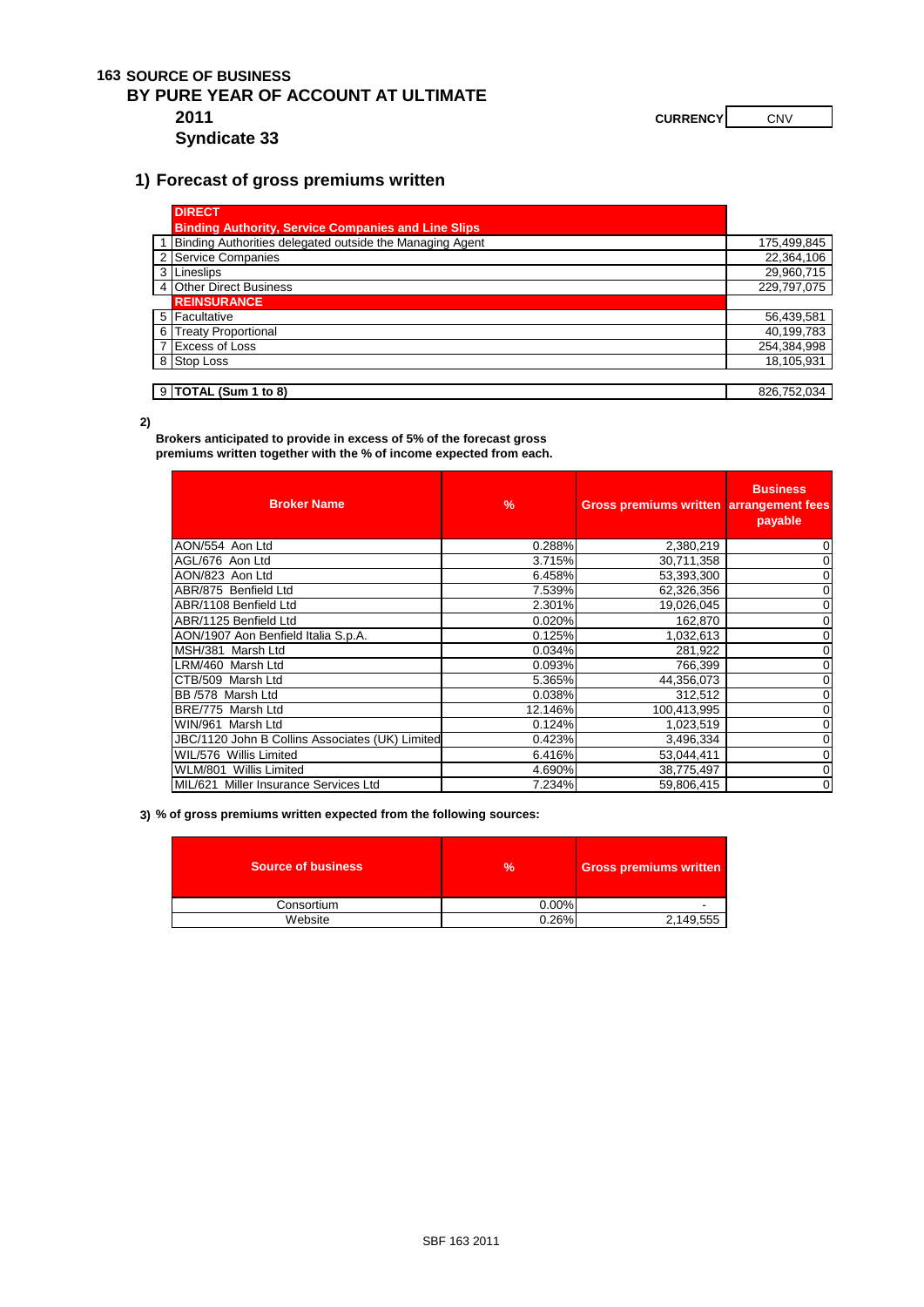# **169 GEOGRAPHICAL SPLIT OF BUSINESS**

# **BY PURE YEAR OF ACCOUNT AT ULTIMATE**

by domicile of risk

**2011 CURRENCY** COURRENCY

**Syndicate 33**

| <b>Region</b>                 | <b>Gross</b><br><b>Premiums</b><br><b>Written</b> | % of Total<br><b>Gross</b><br><b>Premiums</b><br><b>Written</b><br>% |
|-------------------------------|---------------------------------------------------|----------------------------------------------------------------------|
| <b>Americas</b>               |                                                   |                                                                      |
| South America                 | 5,297,634                                         | 0.6%                                                                 |
| <b>North America</b>          | 335,227,950                                       | 40.5%                                                                |
| Central America               | 1,855,919                                         | 0.2%                                                                 |
| Caribbean                     | 8,819,052                                         | 1.1%                                                                 |
| <b>Asia Pacific</b>           |                                                   |                                                                      |
| South Asia                    | 5,917,946                                         | 0.7%                                                                 |
| Oceania                       | 8,199,021                                         | 1.0%                                                                 |
| East Asia                     | 14,317,816                                        | 1.7%                                                                 |
| Central Asia                  | 750,943                                           | 0.1%                                                                 |
| <b>Europe</b>                 |                                                   |                                                                      |
| Western Europe excluding UK   | 24,045,366                                        | 2.9%                                                                 |
| $\overline{\mathsf{UK}}$      | 22,786,489                                        | 2.8%                                                                 |
| Central and Eastern Europe    | 6,165,698                                         | 0.7%                                                                 |
| <b>Middle East and Africa</b> |                                                   |                                                                      |
| Northern Africa               | 2,888,883                                         | 0.3%                                                                 |
| <b>Middle East</b>            | 6,224,812                                         | 0.8%                                                                 |
| Central and Southern Africa   | 5,725,709                                         | 0.7%                                                                 |
| Worldwide                     | 378,528,796                                       | 45.8%                                                                |
| <b>Total</b>                  | 826,752,034                                       |                                                                      |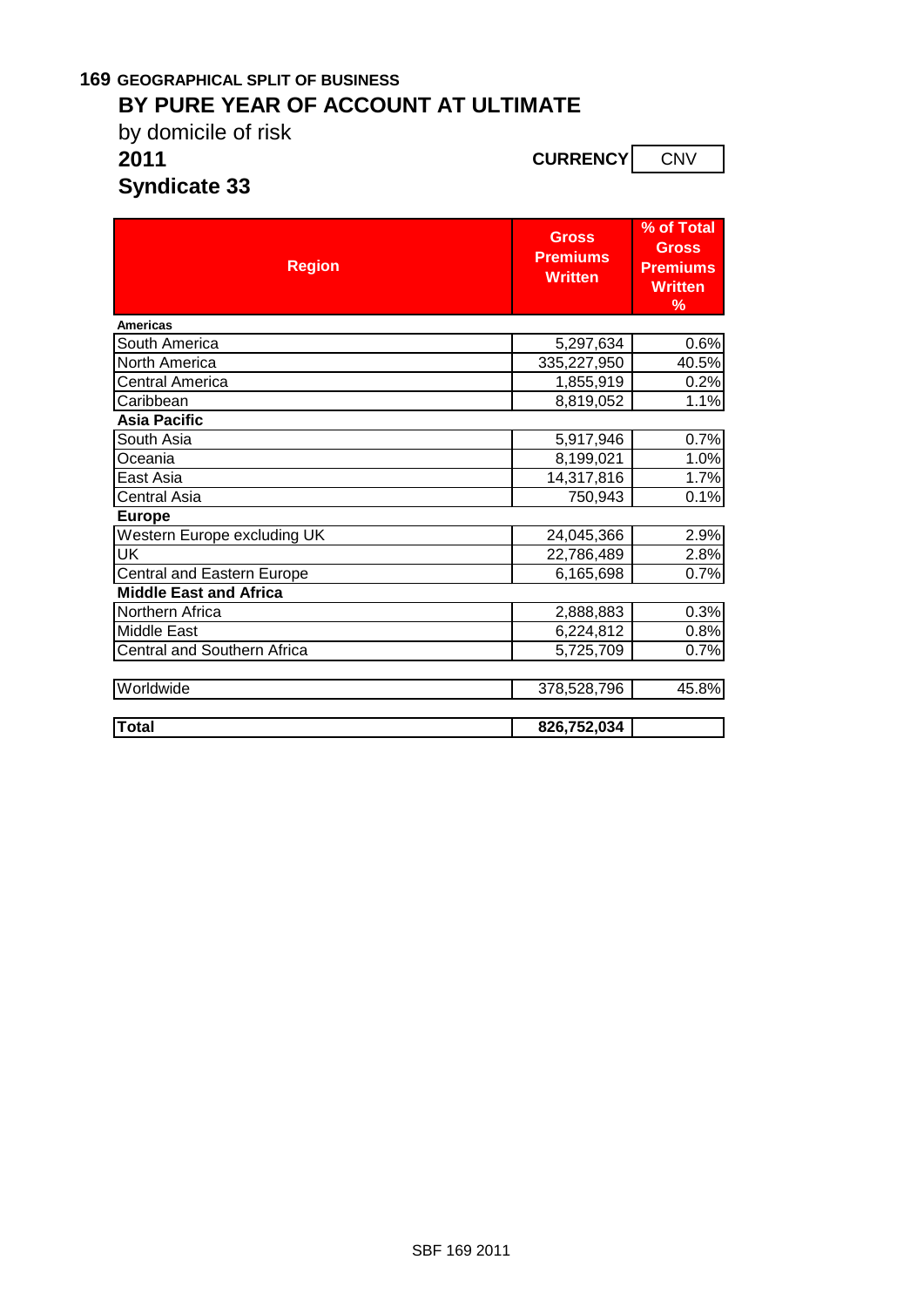### **171 TOTAL INVESTMENT RETURNS**

| <b>CALENDAR YEAR</b> | $\begin{array}{c} \n \text{2011} \\ \n \end{array}$ |
|----------------------|-----------------------------------------------------|
| <b>Syndicate 33</b>  |                                                     |

|                                      | <b>CNV</b> | GBP          | USD              |
|--------------------------------------|------------|--------------|------------------|
| <b>Investment return</b>             | 24,000,000 | 4,000,000    | 30,000,000       |
|                                      |            |              |                  |
|                                      |            | Return Range |                  |
| <b>Investment Manager</b>            | From       | То           |                  |
|                                      | (%)        | (%)          | CCY              |
| AllianceBernstein Ltd                | 1.50%      | 2.50%        | Sterling         |
| AllianceBernstein Ltd                | 1.50%      | 2.50%        | Euro             |
| <b>Wellington Management Company</b> | 1.50%      | 2.50%        | <b>US Dollar</b> |
| <b>UBS Global Asset Management</b>   | 1.50%      | 2.50%        | Can Dollar       |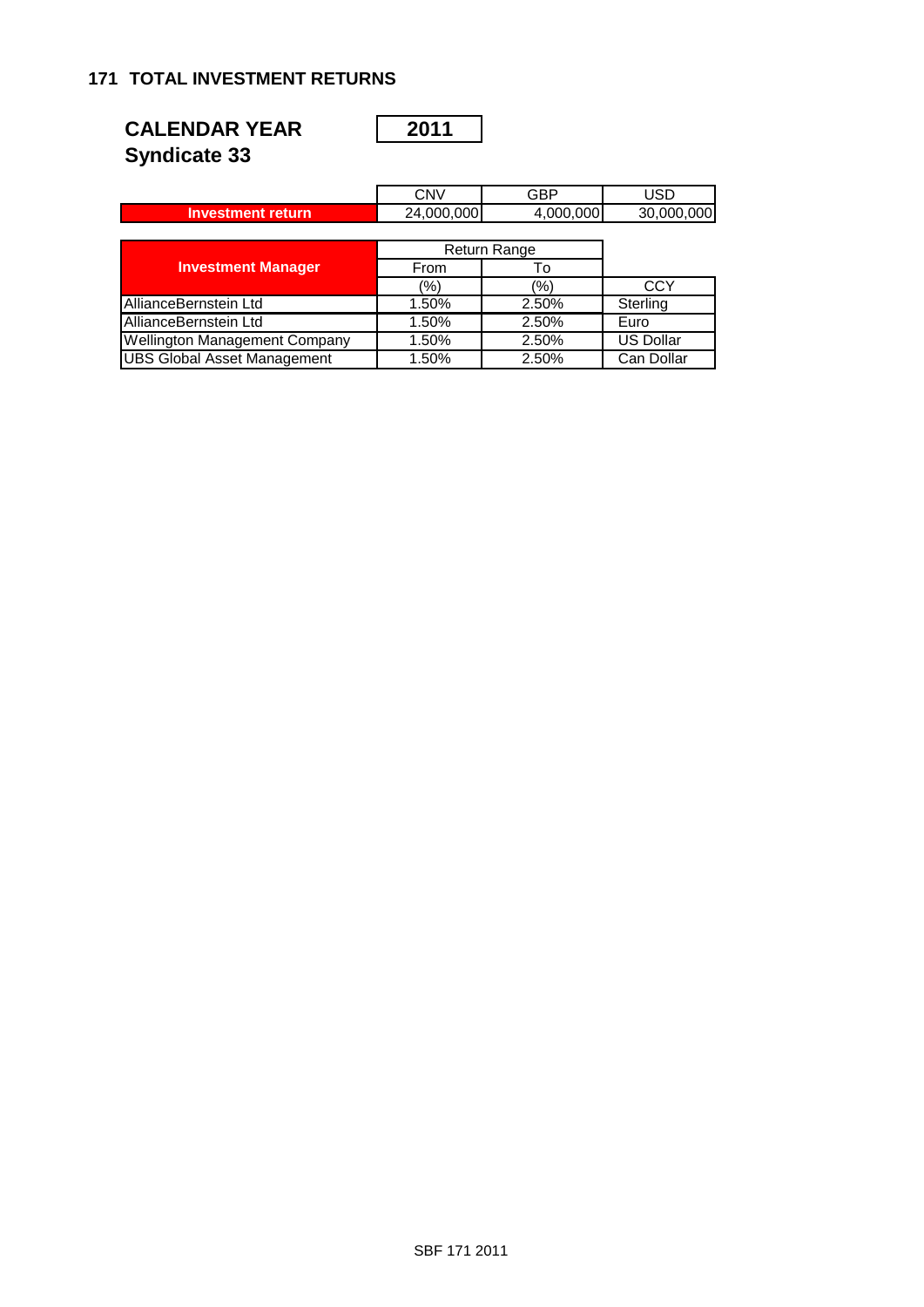# **2011 CURRENCY** CURRENCY CONV **Syndicate 33**

| <b>Capital Provider Category</b> | <b>Estimated</b><br>Level of<br><b>Support</b> | <b>New Capacity</b> |
|----------------------------------|------------------------------------------------|---------------------|
| <b>Aligned Corporate</b>         | 652,500,000                                    |                     |
| Other direct corporate           | 2,820,000                                      |                     |
| Members' Agent - MAPA            | 46,200,000                                     |                     |
| Members' Agent - Non MAPA        | 198,480,000                                    |                     |
| QQS Capacity                     | 24,010,126                                     |                     |
| <b>Total Capacity</b>            | 924,010,126                                    |                     |

**Aligned (members controlled by the Managing Agent) Member** 

| Member<br><b>Number</b> | Member Name                           | Syndicate<br><b>Participation</b> |
|-------------------------|---------------------------------------|-----------------------------------|
| 053493DI                | Hiscox Dedicated Corporate Member Ltd | 652,500,000                       |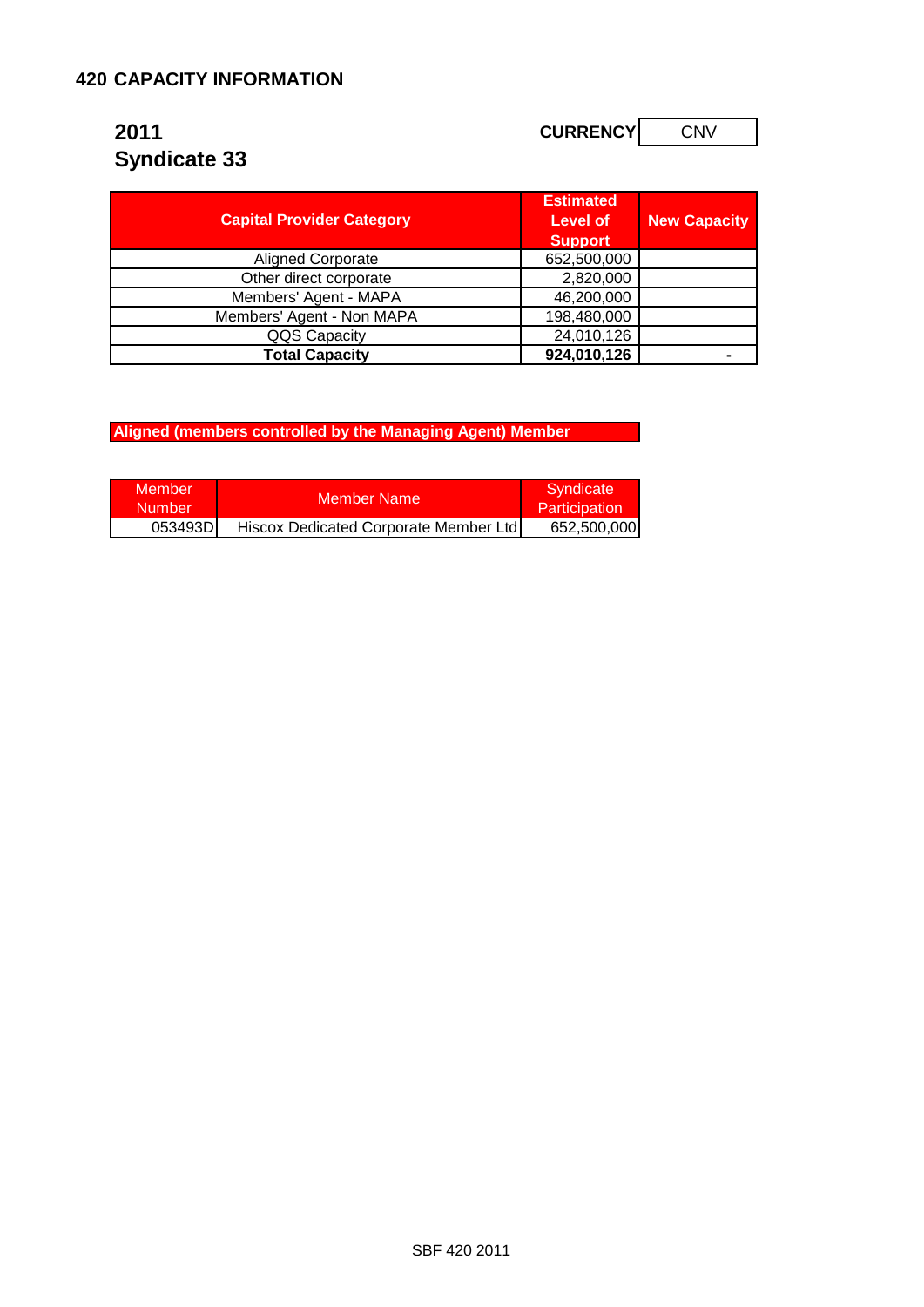## **Syndicate 33 Reporting Year of Account 2011**

|                                                      | <b>CNV</b>        |                 |                   |  |
|------------------------------------------------------|-------------------|-----------------|-------------------|--|
| <b>Realistic Disaster Scenario Event</b>             | <b>Gross Loss</b> | <b>Net Loss</b> | <b>Final Loss</b> |  |
| Northeast Hurricane RDS                              | -430,671,247      | -135,243,875    | -136,790,931      |  |
| South Carolina Hurricane RDS                         | -394,886,268      | -80,903,736     | -93,073,522       |  |
| Miami-Dade Hurricane RDS                             | -450,972,514      | -134,664,376    | -134,545,978      |  |
| <b>Pinellas Hurricane RDS</b>                        | -503,536,986      | -159,730,482    | -156,489,654      |  |
| <b>Gulf of Mexico Hurricane RDS</b>                  | -489,718,259      | $-142,652,200$  | -144,677,668      |  |
| European Windstorm RDS                               | $-261,462,410$    | -106,789,761    | -100,968,359      |  |
| Japanese Typhoon RDS                                 | $-128,225,737$    | $-68,316,279$   | -66,970,334       |  |
| Los Angeles Earthquake RDS                           | -405,690,922      | $-79,205,593$   | $-84,591,384$     |  |
| San Francisco Earthquake RDS                         | -414,742,646      | $-80,480,491$   | $-87,488,695$     |  |
| <b>New Madrid Earthquake RDS</b>                     | -161,519,940      | $-40,886,298$   | -40,723,036       |  |
| New Madrid Earthquake ESS                            | $-353,094,001$    | $-60,800,038$   | $-65,942,074$     |  |
| Japanese Earthquake RDS                              | $-224,698,114$    | $-114,624,014$  | -114,604,658      |  |
| <b>UK Flood RDS</b>                                  | $-145, 128, 028$  | $-87,673,319$   | $-82, 171, 221$   |  |
| Terrorism RDS - Rockefeller Event (International)    | -190,801,969      | $-78,140,662$   | -74,545,837       |  |
| Terrorism RDS - Exchange Place Event (International) | $-111,211,853$    | $-50,749,410$   | $-51,176,865$     |  |
| Marine Event (1) Collision                           | -107,128,976      | $-55,849,118$   | $-57,229,442$     |  |
| Marine Event (1) Cruise Liner                        | -117,914,581      | $-56,474,118$   | -58,754,138       |  |
| <b>Major Complex Loss</b>                            | $-91,435,294$     | -47,603,825     | $-48,315,191$     |  |
| <b>Aviation Collision</b>                            | -49,056,038       | $-36,277,490$   | $-26,401,515$     |  |
| Satellite Risk (Generic Defect)                      | $-20,476,626$     | $-10,763,000$   | $-10,763,000$     |  |
| Satellite Risk (Proton Flare)                        | $-15, 177, 943$   | $-7,893,720$    | $-7,893,720$      |  |
| Liability Risk - A & E - Failure of Project          | $-10,010,608$     | $-10,010,608$   | $-10,010,608$     |  |
| Political Risk (1) China                             | $-26,339,120$     | $-26,339,120$   | $-26,339,120$     |  |
| Political Risk (2) Iran                              | $-5,140,360$      | $-5,140,360$    | $-5,140,360$      |  |
| Political Risk (3) South America                     | $-1,383,246$      | $-1,383,246$    | $-1,383,246$      |  |
| Political Risk (4) Turkey                            | $-7,680,659$      | $-7,680,659$    | $-7,680,659$      |  |
| Political Risk (5) Russia                            | $-17,268,811$     | $-17,268,811$   | $-17,268,811$     |  |
| Alternative Scenario A - British Colombia            | -431,956,369      | -116,932,842    | -138,100,775      |  |
| Alternative Scenario B - Quebec                      | $-103,771,435$    | $-62,755,874$   | $-64,575,834$     |  |